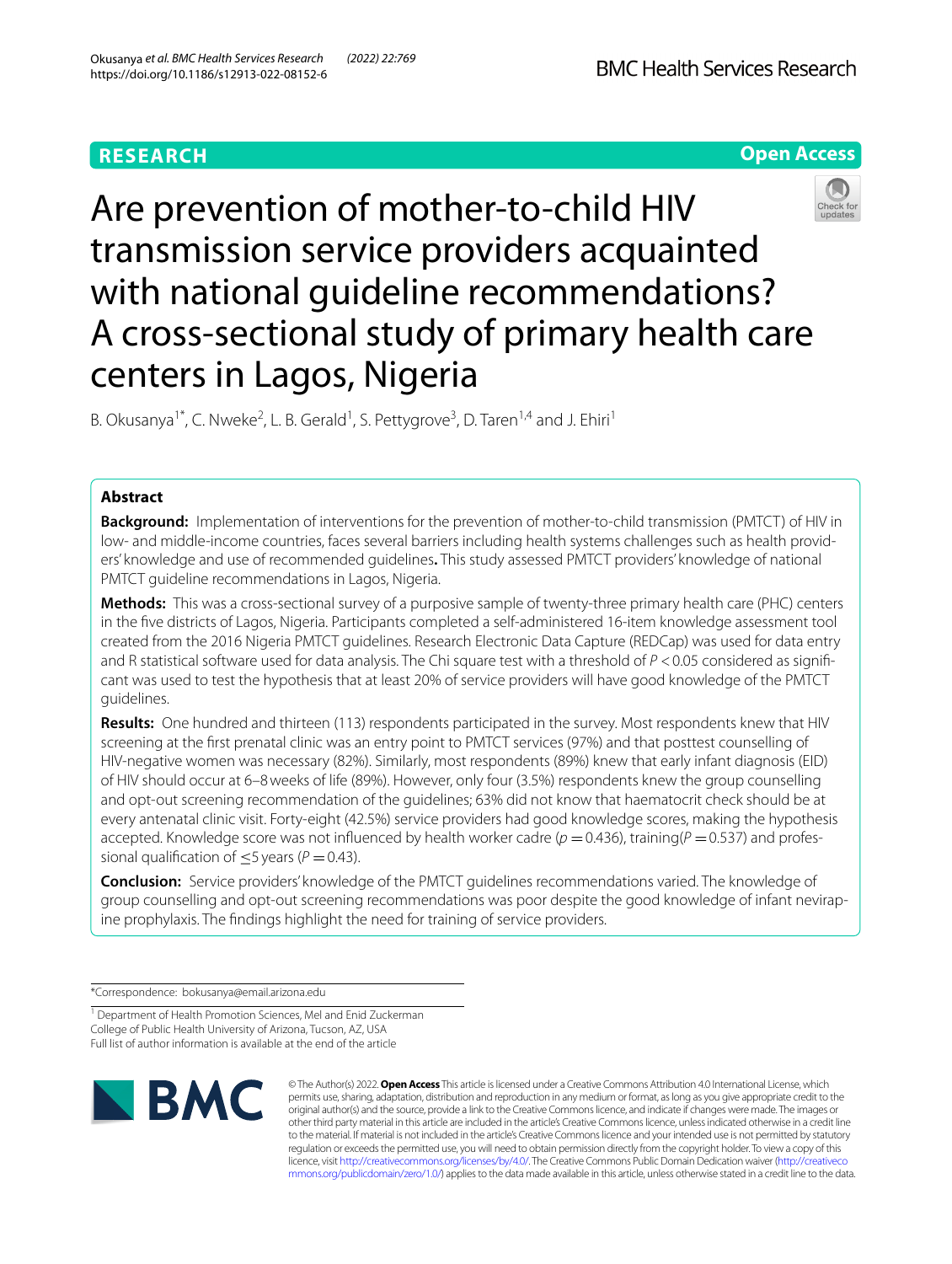**Keywords:** PMTCT, Guideline knowledge, eMTCT, Health workers knowledge

## **Background**

Globally, Nigeria has the second-largest burden of HIV infection [\[1](#page-8-0)]. Recent evidence shows that Nigeria has an adult HIV prevalence rate of 1.4% [\[2](#page-8-1)] and because of its large population of over 200 million [\[3](#page-8-2)], the country remains one of twenty-three priority countries identifed by the World Health Organization (WHO) as accounting for 90% of pregnant women living with HIV globally [[4\]](#page-8-3). Nigeria is responsible for 30% of the world's gap [\[5](#page-8-4)] in achieving the global target of eradicating mother-tochild transmission (MTCT) of HIV. Although Nigeria has made notable progress in addressing the MTCT of HIV, signifcant challenges remain. For instance, in 2017: (i) only 35% of pregnant women who attended prenatal care were tested for HIV, (ii) only an estimated 30% of HIVinfected pregnant women received antiretroviral (ARV) therapy, and (iii) 36,000 children became HIV infected [[4\]](#page-8-3).

With an estimated 17.5 million people [\[3](#page-8-2)] and an HIV prevalence of 1.3%, [\[6](#page-8-5)] Lagos state contributes a large proportion of Nigeria's new pediatric HIV infections. Given that Lagos is the state with the highest population in Nigeria, efforts to accelerate the use of PMTCT treatment guidelines in routine care are urgent. From the HIV prevalence of Lagos state in 2019, the state had an estimated 14,224 pregnant women living with HIV and 6400 preventable new pediatric HIV infections without PTMCT [\[2](#page-8-1)]. PMTCT reduces transmission of HIV from mother to child during pregnancy, labor, delivery, or breastfeeding from 45 to 2% [\[7](#page-8-6)]. Nigeria is not on target to eliminate new HIV infections among children and has the slowest decline in MTCT rate in sub-Saharan Africa [[4](#page-8-3)]. In 2017, Nigeria had an MTCT rate of 26.9% despite the support of non-governmental organizations (NGOs) committed to fghting HIV/AIDS [\[4](#page-8-3)]. Nigeria is one of four countries with over 10,000 new pediatric HIV infections per annum [[8\]](#page-8-7). MTCT may occur during pregnancy, labour, and after childbirth, with 10–15% of the highest risks during breastfeeding [\[9](#page-8-8)].

To address the high burden of HIV/AIDS in many lowand middle-income countries, the WHO established prevention and treatment guidelines to assure efficiency in resource use and better patient outcomes. PMTCT guidelines strategies starts with screening all pregnant women at their frst prenatal clinic for HIV infection, and ends with providing an appropriate infant feeding option [[9,](#page-8-8) [10\]](#page-8-9). It also highlights the need for repeat HIV screening of HIV-negative women in the third trimester of pregnancy or childbirth, depending on when their first prenatal clinic occurred  $[9, 10]$  $[9, 10]$  $[9, 10]$ . The current Nigerian PMTCT guidelines recommend the use of cART for life once diagnosed with HIV infection [[9\]](#page-8-8). When compliance with PMTCT guidelines in routine care is optimal, the frequency rates of MTCT reduces to 2–5% from 25 to 40%, depending on the infant feeding option of the mother [\[9](#page-8-8), [10\]](#page-8-9).

To ensure proper implementation of PMTCT recommendations in routine care, the Nigerian government and non-governmental agencies have trained PMTCT providers on implementing the recommendations. However, their eforts have not been efective in reducing the frequency of MTCT  $[11]$ . Providers were trained that HIV-negative women and women with unknown HIV status should have counseling and testing for HIV, and ART coverage was signifcantly higher in "training-intervention" maternity units than control maternity units [[12\]](#page-9-1). Yet, a systematic review of interventions to improve PMTCT service delivery and promote client retention reported the efect of health workers' training as unclear [[13\]](#page-9-2). While the treatment guidelines are based on scientifc evidence and could help reduce pediatric HIV infections, research fndings on health workers' knowledge of the guidelines or implementation in routine practice are limited. For instance, providers participating in qualitative research in Tanzania reported partial and incomplete knowledge about PMTCT recommendations [\[14](#page-9-3)]. In an assessment of infant feeding practices in the context of HIV in four African countries, 70% of providers were unable to correctly estimate transmission risks of breastfeeding, irrespective of PMTCT training [[15](#page-9-4)]. Also, providers in Malawi had limited knowledge of the timing of MTCT of HIV infection and the efectiveness of PMTCT interventions [\[16](#page-9-5)]. On the contrary, 83% of providers identifed MTCT as the primary source of pediatric HIV infection, and 87% knew that HIV-positive women do not always transmit the disease to their children [\[17](#page-9-6)]. Good knowledge of PMTCT guidelines was infuenced by the cadre of provider, application of knowledge during routine work, and length of service [[18](#page-9-7), [19\]](#page-9-8).

The attainment of PMTCT treatment targets for Nigeria is crucial to that of the world. No studies have investigated providers' knowledge of Nigeria's PMTCT guidelines in routine practice. Providers' knowledge of the PMTCT guidelines recommendations is key to implementing prescriptions in routine care and eventual reduction in MTCT rates in Nigeria. Therefore, providers of PMTCT services at the primary health care level should be well-acquainted with the most current PMTCT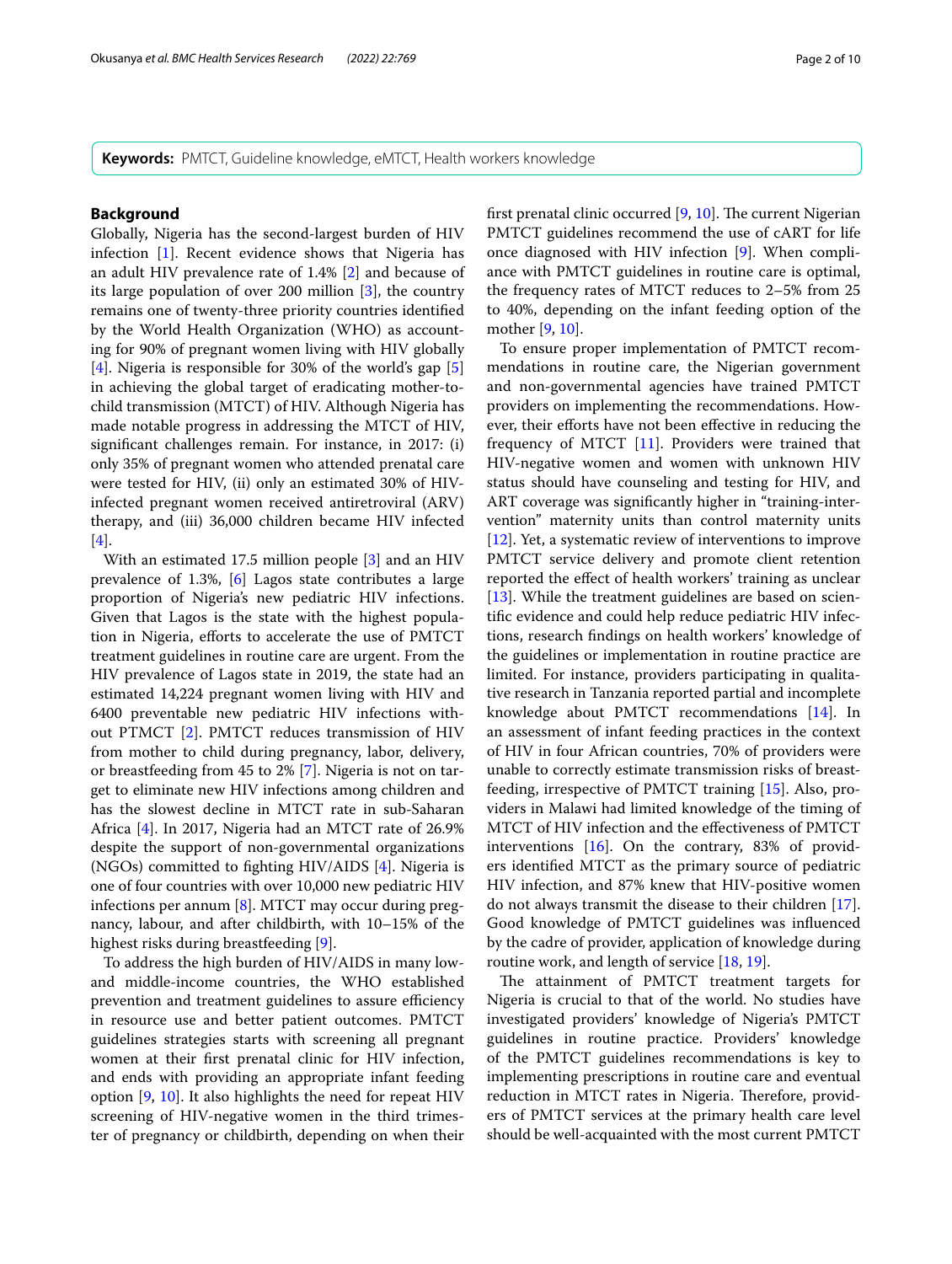guideline prescriptions and prevailing evidence to care for pregnant women living with HIV. While knowledge alone does not translate into practice, it is a necessary first step in influencing outcomes. Therefore, the objective of this study was to assess whether health workers who provide PMTCT services in PHC centers in Lagos State, Nigeria, are familiar with the National program guideline recommendations.

## **Methods**

This cross-sectional self-administered survey assessed the knowledge of PMTCT guidelines recommendations by providers at the primary health care level in Lagos state. For this research, providers refer specifcally to midwives, nurses, and doctors, the predominant cadres of PMTCT providers at PHC centers. Although medical records staf, laboratory technicians, and pharmacy technicians have specifed tasks and roles in the PMTCT continuum of care, they were excluded from the research since they do not implement core PMTCT of HIV interventions. In addition, community health extension workers (CHEWs) were excluded because they do not work in the maternity units of PHC centers in Lagos state.

## **Study approval and selection of participating health facilities**

The first part of the survey tool was the electronic study information sheet. Participants read and had an opportunity to clarify concerns before providing written consent. Written informed consent was provided by all participants and captured electronically on RedCap before participants started the survey.

Participation in the study was voluntary, and no incentives were provided. Respondents had the right to decline participation or to withdraw from the study at any stage if they wished. Ethical approvals for the study were obtained from the Human Health Research Ethics Committee of the Lagos University Teaching Hospital (ADM/ DCST/HREC/ APP/4031) and the Institutional Review Board (IRB) of the University of Arizona, USA (Protocol Number: 2101422001). All methods were carried out in accordance with relevant guidelines and regulations.

The Lagos State Primary Health Care Board (LSPHCB) approved the research and provided a comprehensive list of PHC centers that offer 24-hour services in the state. There were 78 PHC centers offering 24-hour services of the 306 PHC centers in Lagos State. Figure [1](#page-2-0) shows the selection of 23 participating PHCs. LSPHB also provided the research team with a count of pregnant women living with HIV infection who had PMTCT interventions and the number of people (including males) living with HIV infection who received care at its facilities in 2020. Purposive



<span id="page-2-0"></span>selection of high HIV prevalent local government areas (LGAs) to participate in the study was done using the lists. Selected LGAs reported 83–1281 new HIV infections in 2020 and cared for 9–121 pregnant HIVinfected women in the same year. Also, the selected PHC centers are spread across the five administrative districts of Lagos State. The facility selection was based on the assumption that care provided to people living with HIV will enhance the knowledge of treatment guidelines as reported in a publication [[19\]](#page-9-8).

Twenty-three (23) PHC centers were selected to participate. Figure [2](#page-3-0) shows the location and spread of the PHCs across the state. Within each PHC, consecutive enrollment of service providers was used to achieve the minimum desired sample size of 109 as calculated for the project. The sample size of 109 respondents was calculated using STATA software and a one-sided, one proportion test, assuming that a minimum of 20% of providers will have good PMTCT knowledge to test a diference in knowledge of 10% at a power of 0.8.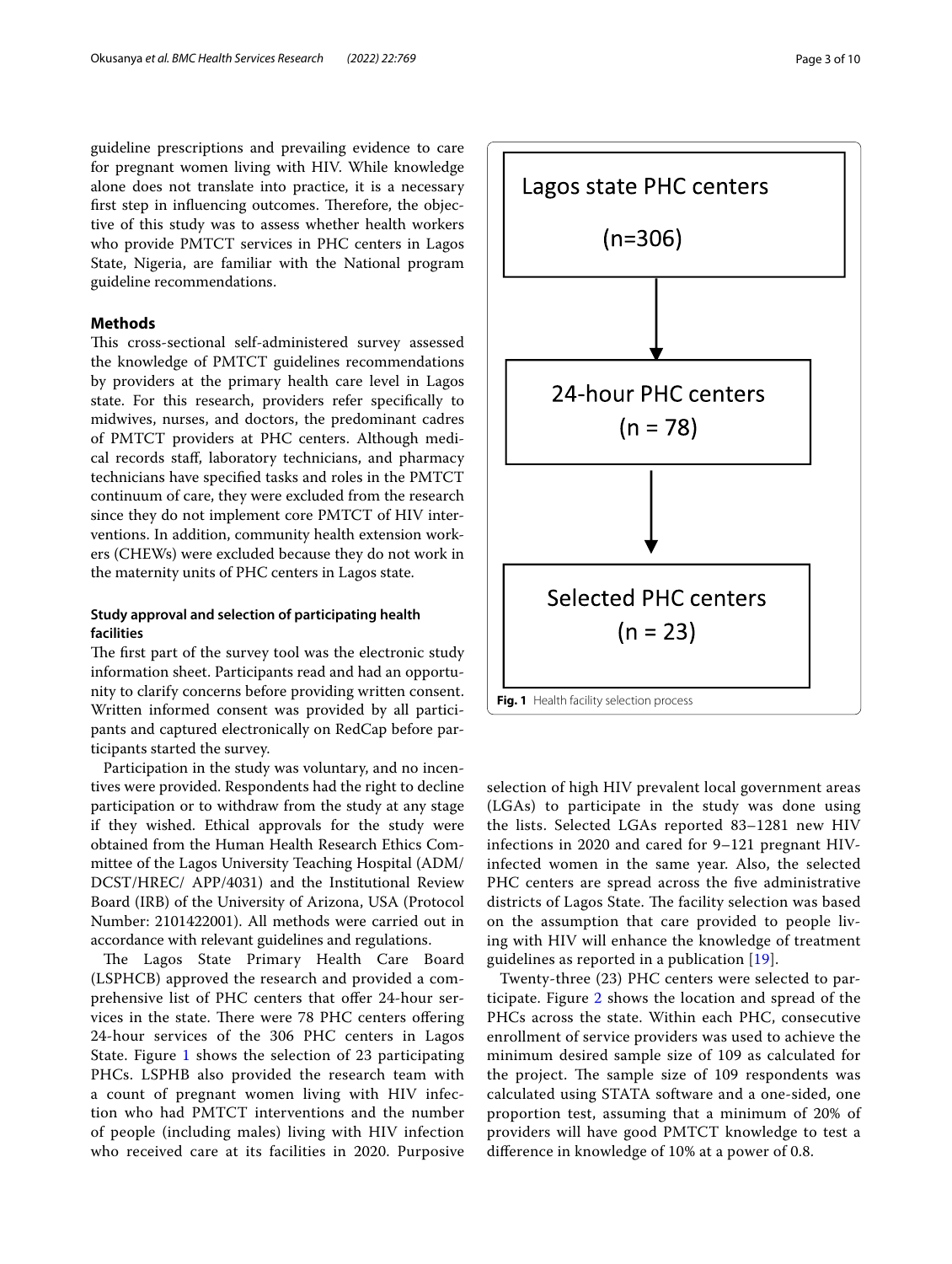

## <span id="page-3-0"></span>**Respondents**

Respondents were nurses, midwives, or doctors who provided PMTCT services at participating PHC centers in Lagos state. These health workers offered prenatal care, screened pregnant women for HIV infection, and supervised childbirth, including newborn care. At each PHC centers, the researchers approached PMTCT providers after the facility's officer-in-charge  $(OIC)$  permitted entry into the facility. To facilitate facility entry, the approval from the Lagos State Primary Health Board was communicated to the Medical Officer of Health (MoH) of the respective local government area (LGAs). The MoH, in turn, informed the OICs of the facilities. To ensure feldwork occurred on a mutually convenient day, telephone calls were made to each OIC ahead of the visit and to build rapport with them and to know the most convenient day of the week and time for their research participation. All respondents participated in the research during working days except one conducted on a Saturday at the convenience of the service provider. For this research, participants were recruited one after the other based on availability or convenience to participate in the research at the maternity units of participating health facilities until the sample size was achieved. Although few providers have been reported to work at PHC centers in Lagos state [\[20](#page-9-9)], this approach was pragmatic. Logistical challenges were reduced by limiting the number of health facilities to 23 to attain the targeted sample size.

Knowledge assessment: This was the primary outcome of the research. Although many previous studies on PMTCT knowledge assessed one or other PMTCT interventions, this study evaluated knowledge of each PMTCT strategy. Also, early infant diagnosis of HIV infection, childhood immunization, and opportunistic infection prophylaxis for the HIV-exposed infant knowledge assessment were included. A 16-item knowledgeassessment tool (Appendix [1](#page-8-10)), created from the Nigerian 2016 National Consolidated HIV Treatment Guidelines for PMTCT [\[9\]](#page-8-8) was used. The National PMTCT Task Team of the Federal Ministry of Health of Nigeria developed the guidelines as an adaptation of the 2016 WHO PMTCT treatment guidelines  $[10]$  $[10]$ . The research hypothesis was that at least 20% of providers in Lagos State, Nigeria, would have good knowledge of PMTCT guidelines by achieving more than 50% on the PMTCT guideline knowledge scale. The knowledge score scale was categorized as 1). Good (9–16 correct answers), 2). Poor  $(\leq 8$  correct answers). Experts reviewed all questions in the research tool for face and content validity before feld-testing was conducted in two PHC centers by ten service providers not included in the main study. Results of the pilot test were used to revise the content and wording of the instrument. Study covariates include participant's age, health worker's cadre, number of PMTCT clients attended per month, number of years of professional qualifcation, previous PMTCT training and interval from the last PMTCT training to the study. Data were collected from July 28 to September 10 2021 and managed using REDCap [[21](#page-9-10), [22\]](#page-9-11).

## **Statistical analysis**

Data analyses were performed using R statistical software. Normality tests for continuous variables were performed with the Shapiro-Wilk's test, and skewness was assessed with Kurtosis. The continuous variables were not normally distributed. The two missing values for the number of professional years of qualifcation was replaced with the median value. Tests of statistical association of categorical variables were conducted, using Chisquare test with a level of significance of  $< 0.05$ . All nurses and midwives were categorized as a single group and compared with doctors. The years of professional qualification was categorized as  $\leq$ 5 years (recent) and  $\geq$  6 years (not recent) for tests of association. Also, the interval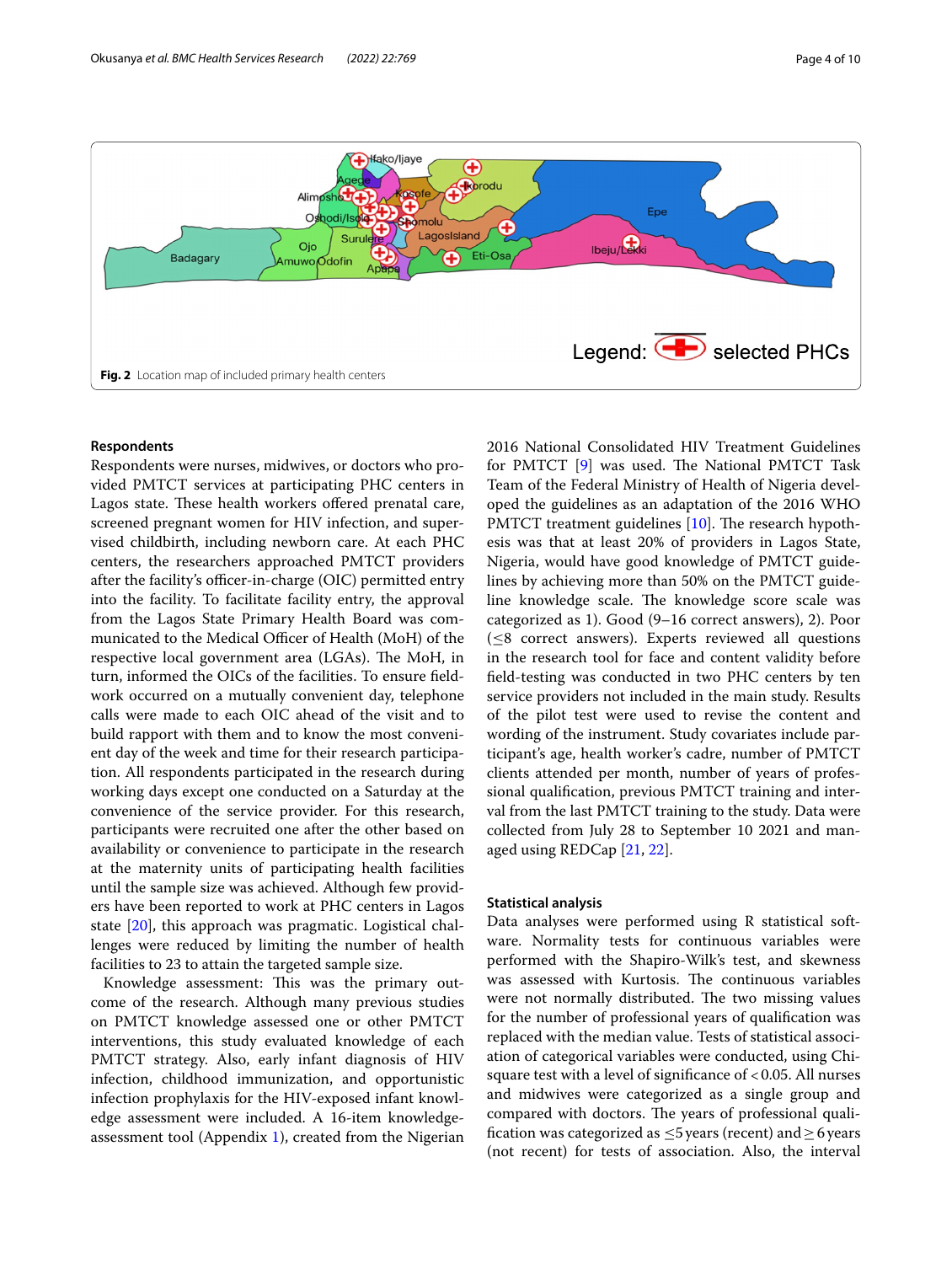from last PMTCT training to knowledge assessment was categorized as  $\leq 5$  years (recent) and  $\geq 6$  years, and then as  $\leq$ 2 years (recent) and  $\geq$ 3 years (not recent) for tests of association. The ggplot function of R was used to present boxplots. The Global Positioning System (GPS) coordinates of participating PHC centers were used to show the spatial location of participating PHCs centers and the knowledge score of its health workers.

## **Results**

## **Characteristics of respondents**

Characteristics of respondents are shown in Table [1](#page-4-0). One hundred and thirteen health workers in 23 PHC centers participated in the study. Respondents were Nurses/ Midwives (53.0%; *n* =60), Midwives (20.4%; *n* =23), Nurses (7.1%;  $n = 8$ ) and doctors (19.5%;  $n = 22$ ). Their ages ranged from 22 to 59years, with median and interquartile range of 41 (18) years. Doctors who participated in the study were younger (36.3  $\pm$  4.1 yrs.) than the nurses  $(43.1 \pm 10.9 \,\text{yrs.})$ , midwives  $(35 \pm 10.6 \,\text{yrs.})$  and Nurses & Midwives  $(47.4 \pm 9$  yrs.).

<span id="page-4-0"></span>**Table 1** Respondents' characteristics

| Respondents' characteristics | <b>Number</b>  | Percentage |
|------------------------------|----------------|------------|
| Age (years)                  |                |            |
| $20 - 30$                    | 14             | 12.4       |
| $31 - 40$                    | 42             | 37.2       |
| $41 - 50$                    | 23             | 20.4       |
| $51 - 60$                    | 34             | 30.0       |
| Ethnicity                    |                |            |
| Yoruba                       | 91             | 80.5       |
| lgbo                         | $\overline{4}$ | 3.5        |
| <b>EDO</b>                   | 3              | 2.7        |
| Ibibio                       | $\overline{2}$ | 1.8        |
| Others                       | $\overline{4}$ | 3.5        |
| Unspecified                  | 9              | 8.0        |
| Religion                     |                |            |
| Christianity                 | 90             | 79.6       |
| Islam                        | 23             | 20.4       |
| Marital status               |                |            |
| Married                      | 89             | 78.8       |
| Single                       | 17             | 15.0       |
| Widow                        | $\overline{7}$ | 6.2        |
| Gender                       |                |            |
| Females                      | 98             | 86.7       |
| Males                        | 14             | 12.4       |
| Unspecified                  | 1              | 0.9        |
| Previous PMTCT training      |                |            |
| Yes                          | 69             | 61.1       |
| No                           | 40             | 35.4       |

The majority of respondents were females (86.7%;  $n = 98$ , with males accounting for 12.4% ( $n = 14$ ) and one respondent not identifying with either gender. Most respondents had Yoruba ethnicity (80.5%;  $n = 91$ ). The ethnicity of other respondents were Igbo (3.5%;  $n = 4$ ), Edo  $(2.7\%; n = 3)$ , Ibibio  $(1.8\%; n = 2)$ , others  $(3.5\%;$  $n = 4$ ) and 7.9% ( $n = 9$ ) did not provide their ethnicity.

The number of years since the professional qualification of respondents ranged from 1 to 52years, with a median of 12 ( $IQR = 20$ ) years. Respondents attended to a median of 2 ( $IQR = 2$ ) pregnant women living with HIV infection per month. Sixty-nine ( $n = 69$ ) respondents had received training on PMTCT interventions, and 38.9%  $(n = 44)$  had not. While the median age of respondents who had PMTCT training was 47 ( $IQR=18$ ) years, that of respondents who had no training was  $35.5$  (IQR = 12.5) years. The median interval between their last training and knowledge assessment was  $39.3$  (IQR=60) months for those trained. While a government agency trained 42% (*n* =29/69), 58% (*n* =40) were trained by non-governmental organizations implementing PMTCT interventions in the state, with most of the training (56/69; 81.1%) held outside of the health facilities. More nurses/ midwives (65%; 59/91) had PMTCT training than doctors  $(45.5\%; 10/22)$ . There was no statistically significant association between the cadre of health workers and PMTCT training  $(X^2 = 2.04; df = 1; P = 0.153)$ .

## **Knowledge of guidelines recommendations**

Respondents' knowledge of PMTCT guideline recommendations is presented in Table [2](#page-5-0). Most respondents (97%) knew that HIV screening at the frst prenatal clinic is an entry point to PMTCT services and that posttest counselling of HIV-negative women is necessary (82%). Also, most respondents (97%) knew that nevirapine prophylaxis should start within 72hours of birth, and early infant diagnosis of HIV infection by polymerase chain reaction should be at 6–8weeks of life (89%). On the contrary, only 3.5%  $(n = 4)$  of respondents knew that the PMTCT guidelines recommend group counselling and opt-out screening of HIV in pregnancy. Most respondents (62.8%;  $n = 71$ ) did not know that the packed cell volume (PCV) of pregnant women living with HIV should be checked at the frst and at each subsequent antenatal clinic visit. Also, only 38%  $(n = 43)$  knew that discussion of postpartum family planning with pregnant women living with HIV should not start at the postnatal clinic after birth, but during the prenatal period.

 Fifty (44.2%), and 63 (55.8%) respondents, respectively, had good and fair knowledge scores of the recommendations of the PMTCT guidelines. The distribution of the score categories across LGAs is as presented in Table [4](#page-6-0). More participants had good knowledge score in only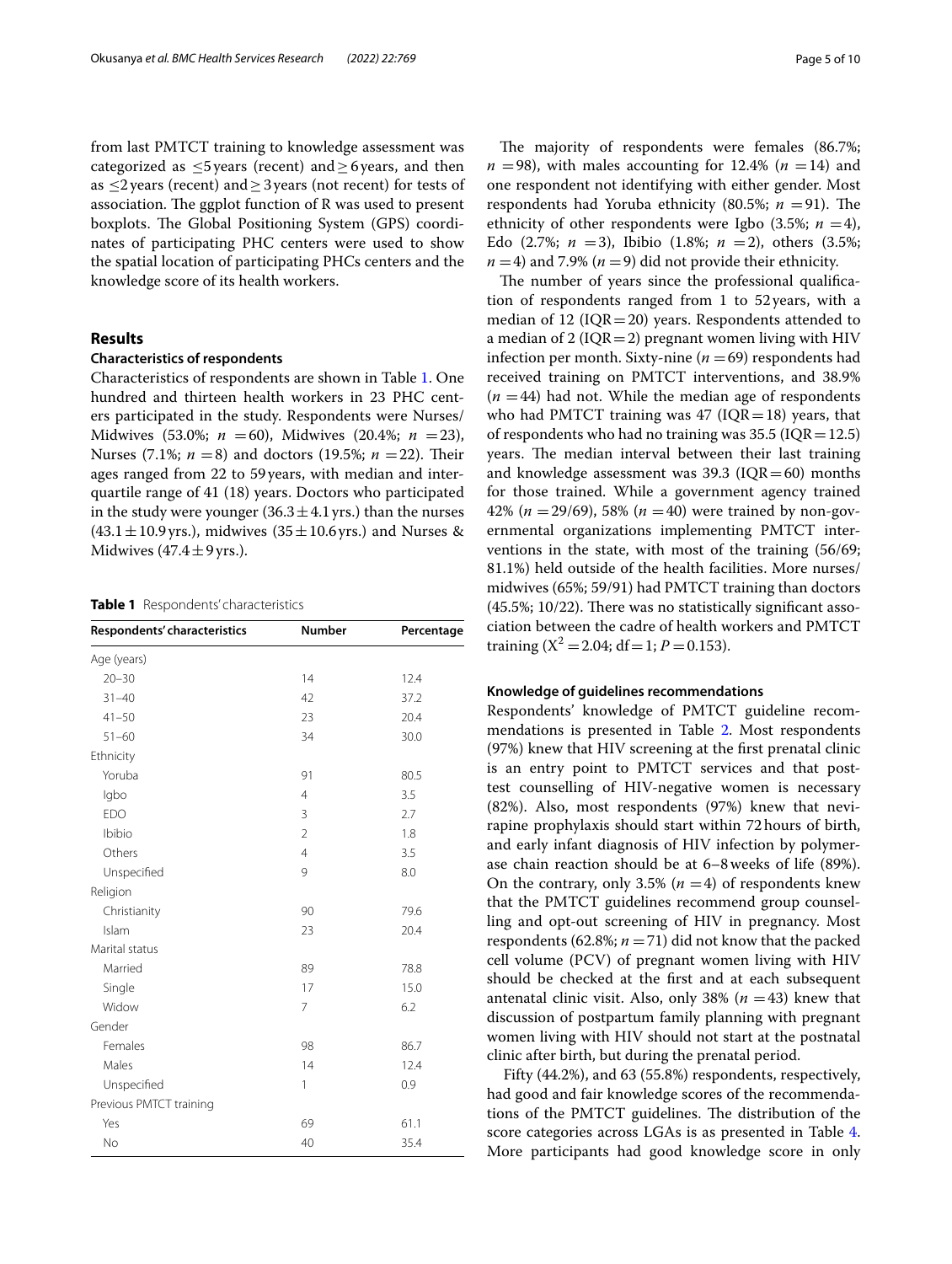## <span id="page-5-0"></span>**Table 2** Respondents' knowledge of PMTCT EID guideline recommendations

| <b>PMTCT Intervention Domain</b>                                                                          | Items on knowledge assessment tool                                                                                                                                                                                                                                                      | Respondents' response |                           |
|-----------------------------------------------------------------------------------------------------------|-----------------------------------------------------------------------------------------------------------------------------------------------------------------------------------------------------------------------------------------------------------------------------------------|-----------------------|---------------------------|
|                                                                                                           |                                                                                                                                                                                                                                                                                         |                       | Correct (%) Incorrect (%) |
| Provision of integrated PMTCT services within routine<br>prenatal care                                    | The PMTCT guidelines recommend:<br>a). Group counselling and Opt-in HIV testing<br>b). Individual counselling and opt-out testing<br>c). Group counselling and opt-out testing                                                                                                          | 4(3.5)                | 109 (96.5)                |
|                                                                                                           | Screening of HIV at the "Booking clinic' is the entry into<br>PMTCT services                                                                                                                                                                                                            | 109 (96.5)            | 4(3.5)                    |
| Screening of all pregnant women at their first prenatal<br>clinic for HIV infection                       | Posttest counselling of HIV-negative women is not required                                                                                                                                                                                                                              | 193 (82.3)            | 20(17.7)                  |
| Screening of all HIV positive pregnant women for co-<br>morbid opportunistic infections like Tuberculosis | You should check the blood levels (PCV) of a pregnant HIV<br>positive woman:<br>a). at the booking clinic and every other clinic<br>b). at the booking clinic and 3 other clinics<br>c). at the booking clinic and whenever it is necessary                                             | 42 (37.8)             | 71 (62.8)                 |
|                                                                                                           | HIV viral load in pregnancy should be checked:<br>a). At the booking clinic only<br>b). At the booking clinic and 34-36 weeks' gestation<br>c). At the booking visit, 34-36 weeks' gestation and in<br>labour                                                                           | 60(53.1)              | 53 (46.9)                 |
| Provision of posttest counselling to all women and link all<br>HIV-positive women to ART initiation       | Select the wrong sentence from below:<br>a). HIV medications once started in pregnancy should be<br>used for life.<br>b). The preferred medication is (Tenofovir/Lamivudine/Efa-<br>virenz) known as Telura®<br>c). Not all HIV positive pregnant women need to take HIV<br>medications | 78 (69)               | 33 (29.2)                 |
| Performance of repeat HIV screening for HIV-negative<br>women late in pregnancy and intrapartum.          | A woman who had an HIV-negative test result at 24 weeks<br>should have a repeat HIV test at 34-38 weeks' gestation                                                                                                                                                                      | 91 (80.5)             | 22 (19.5)                 |
|                                                                                                           | A woman who had an HIV-negative test result at 18 weeks<br>should have a repeat HIV test at 34-38 weeks' gestation                                                                                                                                                                      | 90 (79.6)             | 23 (20.4)                 |
| Intrapartum interventions                                                                                 | Artificial rupture of fetal membranes (ARM) should be per-<br>formed in labour when the cervix is >7 cm dilated                                                                                                                                                                         | 43 (38.0)             | 70 (62.0)                 |
|                                                                                                           | Episiotomy (surgical perineal cut) should be given to make<br>HIV positive women deliver quicker.                                                                                                                                                                                       | 96 (85.0)             | 17 (15.0)                 |
| Commencement of ART infant prophylaxis to all HIV-<br>exposed infants within 72 hours of birth            | All HIV-exposed infants should have Nevirapine syrup daily<br>soon after birth, within 72 hours.                                                                                                                                                                                        | 109 (96.5)            | 2(1.8)                    |
|                                                                                                           | A high-risk HIV-exposed infant has a mother:<br>a. Who used ART for more than 4 weeks at the time of birth.<br>b. Who has a viral load > 1000 copies/ml 4 weeks before<br>birth.<br>c. All of the above                                                                                 | 60(53.1)              | 52(46.0)                  |
| Maternal postpartum care                                                                                  | Discussion of postpartum family planning should start at<br>the postnatal clinic.                                                                                                                                                                                                       | 43 (38.0)             | 70 (62.0)                 |
| Childhood immunization for the HIV-exposed infant                                                         | HIV-exposed infants should not be given the second dose<br>of the Oral Polio vaccine at 6 weeks old.                                                                                                                                                                                    | 104 (92.0)            | 9(8)                      |
| Early infant HIV diagnosis (EID)                                                                          | Dry blood sample (DBS) test (DNA PCR) is done at<br>6-8 weeks of life for HIV-exposed infant                                                                                                                                                                                            | 100 (88.5)            | 12(10.6)                  |
| Opportunistic infection prophylaxis                                                                       | Cotrimoxazole (Septrin®) prophylaxis for all HIV-exposed<br>infants at 6 weeks is not necessary.                                                                                                                                                                                        | 82 (72.6)             | 31(27.4)                  |

Items without options to choose from were answered True or False

one LGA, while in 3 other LGAs 50% of participants had either good or poor scores. Participants with poor scores were more in the remaining four LGAs. There was no statistically signifcant association between the performance on the knowledge assessment tool and cadre of health workers  $(X^2 = 0.61, P-value = 0.436)$ , previous PMTCT training  $(X^2 = 0.38; P = 0.537)$ , and professional qualification of 5 years or less ( $X^2 = 0.622$ ; *P* = 0.43). When the interval of PMTCT training to knowledge assessment was categorized as recent  $\leq$ 5 years, and then as  $\leq$ 2 years there was no signifcant association between the performance on the knowledge assessment and training within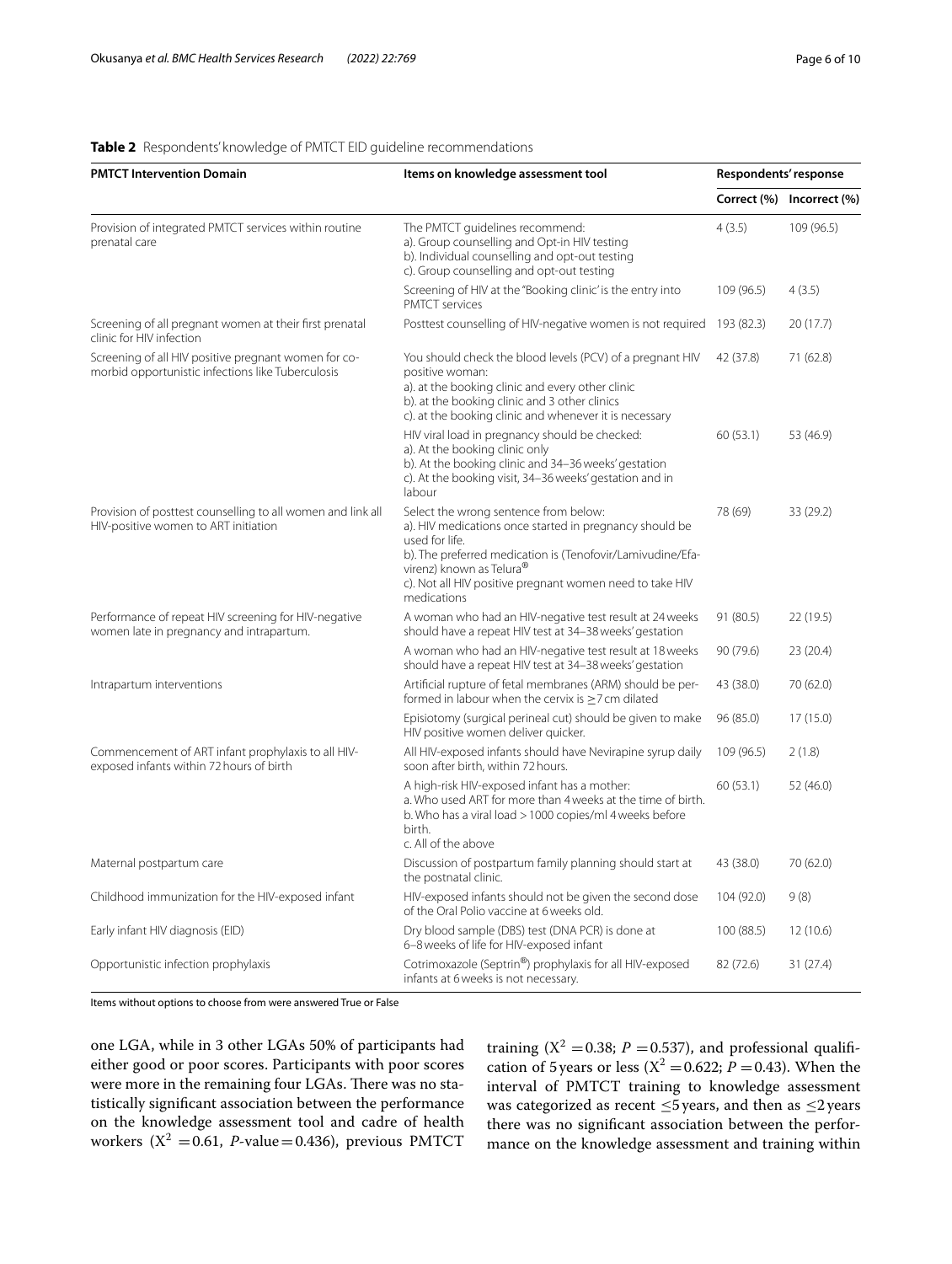## <span id="page-6-1"></span>**Table 3** Knowledge scores covariates

| Co-variates                         | Knowledge assessment<br>performance         |               | P-value |
|-------------------------------------|---------------------------------------------|---------------|---------|
|                                     | Good                                        | Poor          |         |
| Service providers cadre             |                                             |               |         |
| <b>Nurses</b>                       | 70                                          | 21            | 0.436   |
| Physicians                          | 14                                          | 8             |         |
| Previous PMTCT training             |                                             |               |         |
| Trained                             | 51                                          | 18            | 0.537   |
| Untrained                           | 33                                          | 11            |         |
| Professional qualification <5 years |                                             |               |         |
| $\leq$ 5 years                      | 19                                          | $\mathcal{P}$ | 0.430   |
| $> 5$ years                         | 63                                          | 27            |         |
|                                     | PMTCT training interval to survey < 5 years |               |         |
| $\leq$ 5 years                      | 31                                          | 11            | 0.651   |
| $>$ 5 years                         | 20                                          | 7             |         |
|                                     | PMTCT training interval to survey < 2 years |               |         |
| $\leq$ 2 years                      | 21                                          | 5             | 0.662   |
| $> 2$ years                         | 30                                          | 14            |         |
|                                     |                                             |               |         |

<span id="page-6-0"></span>**Table 4** Distribution of knowledge score categories across local government areas (LGAs)

| LGAs                                  | Knowledge score categories |               |                                         |
|---------------------------------------|----------------------------|---------------|-----------------------------------------|
|                                       | Good<br>N (%)              | Poor<br>N (%) | <b>Number</b><br>of LGA<br>Participants |
| Ajeromi                               | 7(50)                      | 7(50)         | 14                                      |
| Alimoso                               | 10(53)                     | 9 (47)        | 19                                      |
| Ifako-Ijaiye                          | 4 (33)                     | 8(67)         | 12                                      |
| $Fit-Osa$ I GA                        | 6(50)                      | 6(50)         | 12                                      |
| Ikorodu I GA                          | 10(50)                     | 10(50)        | 20                                      |
| Oshodi-Isolo                          | 8(40)                      | 12 (60)       | 20                                      |
| Kosofe                                | 4 (33)                     | 8(67)         | 12                                      |
| Shomolu                               | 1(25)                      | 3(75)         | 4                                       |
| Total knowledge for<br>score category | 50 (44.2)                  | 63 (55.8)     | 113                                     |

5 years ( $X^2 = 0.86$ ; *P* = 0.651), or within 2 years ( $X^2 = 0.83$ ;  $P = 0.66$ ) of the study; see Table [3](#page-6-1) for the knowledge scores covariates. Table [4](#page-6-0) shows the distribution of the knowledge score across LGAs.

## **Discussion**

The implementation of global and national PMTCT guidelines and recommendations is met with numerous challenges. Although resource limitation has been cited as a signifcant barrier against efective program implementation in low- and middle-income countries, health providers' knowledge of practice guidance, which is the frst step in program implementation, is an oftenneglected health system barrier.

In this study, 44% of respondents had good knowledge of the recommendations of the PMTCT guidelines. This confrms the research hypothesis that at least 20% of providers working at participating PHCs in Lagos have good knowledge scores. Sixty per cent of respondents have had PMTCT training within 3 years prior to the survey. The research fndings have tremendous implications for the practice of PMTCT services at the PHC level of Lagos state. For instance, only four (3.5%) respondents knew the group counselling guidelines and opt-out screening recommendation. In settings where group counselling and testing for HIV infection in pregnancy was introduced after opt-in testing had been used, there was a signifcant increase in the uptake of testing with group testing and opt-out screening  $[23, 24]$  $[23, 24]$  $[23, 24]$  $[23, 24]$ . There is a possibility that the respondents' response was infuenced by their practice rather than by the guidelines. Also, compared with their HIV-uninfected counterparts, pregnant women living with HIV infection are at an increased risk of anemia in pregnancy  $[25, 26]$  $[25, 26]$  $[25, 26]$  $[25, 26]$  $[25, 26]$ . The knowledge assessment indicated that more than half of respondents did not know that packed cell volume/ haematocrit check should be at every antenatal clinic visit for pregnant women living with HIV infection. This portends missed opportunities for early detection of anemia in pregnancy, leading to other pregnancy complications like intrauterine growth restriction, especially in women living with HIV infection.

One of the critical elements of PMTCT interventions is the use of efective contraceptives by women living with HIV infection to prevent unintended pregnancy or for child spacing. For this to be efective, women living with HIV in pregnancy should have prenatal discussions on family planning. Most respondents indicated that postpartum family planning discussions should start at the postnatal clinic 6 weeks after birth. This inaccurate knowledge might explain the low postpartum contraceptive usage amongst women with HIV infection and affirms earlier reports of missed opportunities for contraceptive counselling for women with HIV [\[27](#page-9-16)]. For instance, 37.9% of women living with HIV in pregnancy missed family planning counselling during prenatal care, and 24% of the women did not have any family planning counselling during the provision of PMTCT services [\[27](#page-9-16)]. When provided, 34% of women living with HIV infection had prenatal family planning counselling  $[28]$  $[28]$ . The Nigerian demographic and health survey 2018 reported a low contraceptive prevalence rate of 17%, with the need to improve the use of contraceptives, including by women living with HIV infection [\[29](#page-9-18)].

The recommendation to repeat antenatal HIV screening for pregnant women whose frst screening test was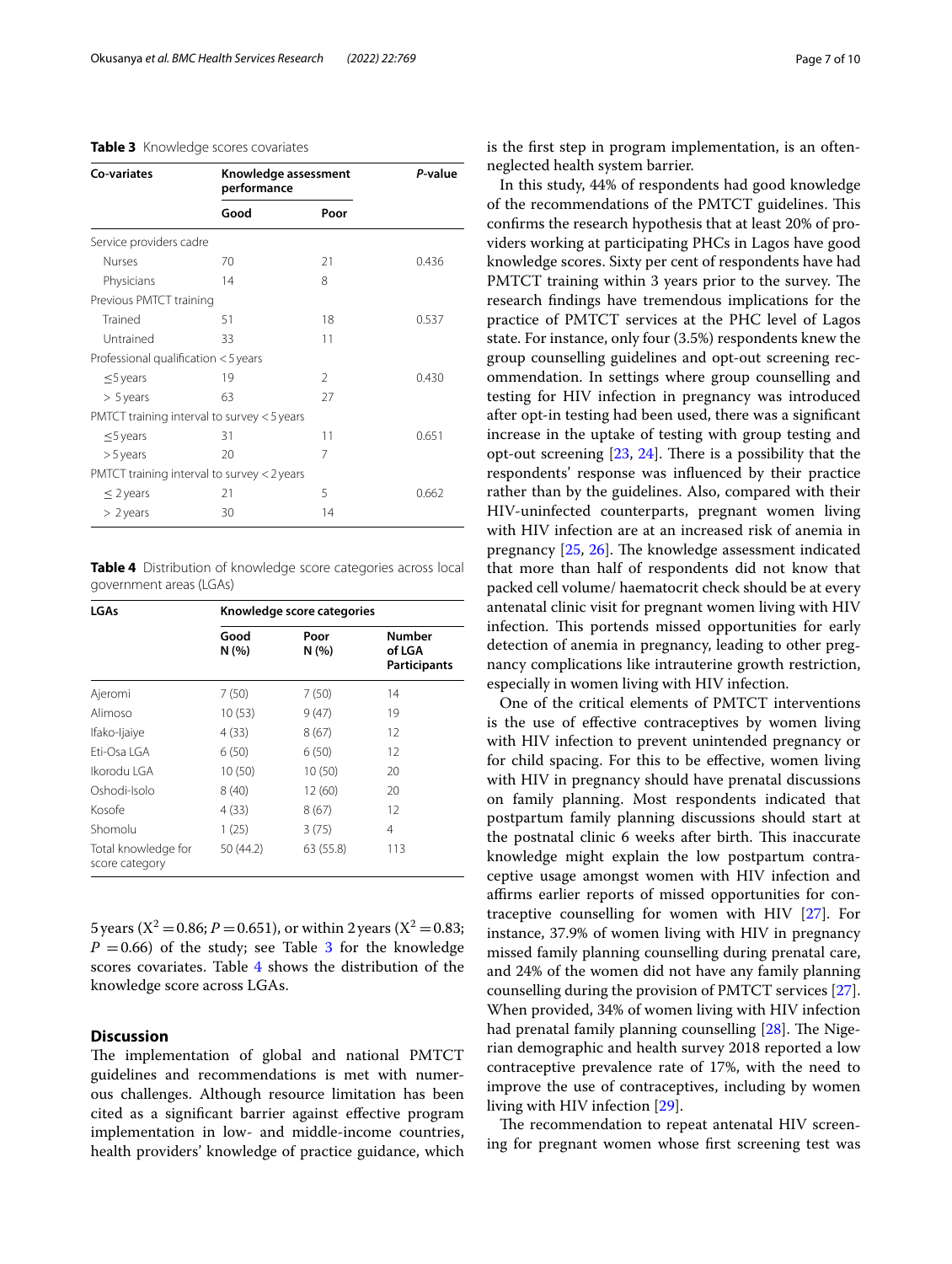negative was known by most respondents. The treatment guideline recommends that women whose frst HIV screening test was earlier than 28weeks' gestation have a repeat antenatal screening test  $[9, 10]$  $[9, 10]$  $[9, 10]$ . The knowledge of this recommendation is likely to reduce needless repeat HIV screening in pregnancy and perhaps a waste of screening kits and consumables within the facilities. This has implications on the availability of HIV screening items at the primary level of care in the state. In settings where test and retest of HIV in pregnancy had been assessed, only 11% of eligible women had two prenatal HIV screening [\[30\]](#page-9-19). Forty-three (43%) per cent of respondents had good knowledge of the recommendations of the PMTCT guidelines, and each participant attended to two pregnant women living with HIV infection every month. Aside from achieving the research hypothesis, these fndings also imply that there might not be enough clients to stimulate guidelines knowledge retention as attending to HIV-infected women regularly has been reported to improve guideline knowledge retention  $[19]$  $[19]$ . The fact that 60% of respondents had training, with a training interval of about three years, might also explain the knowledge score across the study because knowledge reduces over time [[19\]](#page-9-8), and the score categories include scores of service providers with no training.

More often, knowledge of PMTCT guidelines alone does not translate into practice, and the quality of PMTCT services may be infuenced by the presence of an adequate number of trained providers [\[31](#page-9-20)]. Other health system challenges identifed in PMTCT service provision in Nigeria include women's suboptimal uptake of antenatal services of 67%, and the lack of national PMTCT unique identifcation systems to enhance quality care [\[5](#page-8-4), [29\]](#page-9-18). In addition, continuity of care is an issue because when people change residence, their medical records are not transferred to the new cART treatment facility. Hence, their health records are inaccessible to their new provider because they are enrolled all over in the PMTCT program and may be counted twice at the national programmatic level. Other identifed barriers include resource constraints [\[32\]](#page-9-21) lack of national guidelines documents, weak planning for guidelines dissemination, and lengthy guidelines. The challenges of the rigour of performing some detailed guidelines activities (like the WHO clinical staging of HIV disease), staff availability, and lack of supplies also exist [[33](#page-9-22)]. Moreover, as new evidence became available, the frequent changes in PMTCT guideline recommendations in the last decade might hinder PMTCT guideline use in routine care. Specifcally, PMTCT guidelines were regularly updated every 3 years as new evidence became available [[10,](#page-8-9) [34](#page-9-23), [35\]](#page-9-24). Some of these changes include the use of combined antiretroviral therapy (cART), formerly called highly active retroviral therapy (HAART) introduced in 2009, and the addition of efavirenz as a frst-line medication in 2013 when safety in pregnancy was confrmed [\[34,](#page-9-23) [35\]](#page-9-24). In 2016, the "test and treat" strategy and use of cART for life were recommended  $[10]$ . The 2018 updated recommendations on frst-line and second-line antiretroviral regimens and post-exposure prophylaxis and recommendations on early infant diagnosis of HIV have been adopted in Nigeria, with Dolutegravir (DTG) and Raltegravir (RAL) now prescribed in pregnancy  $[36]$  $[36]$ . The frequent treatment guidelines update may lead to insufficient knowledge of health workers [[32\]](#page-9-21) and be a challenge to translating PMTCT guidelines into routine care [[37](#page-9-26)].

PMTCT interventions are a spectrum of care during pregnancy, childbirth and postpartum [\[9](#page-8-8), [10\]](#page-8-9). Previous studies that assessed health workers' knowledge of PMTCT services had focused on select aspects of the spectrum of care. The strength of this study includes the comprehensive assessment of providers' knowledge on prenatal, intrapartum, and postpartum recommendations of the National PMTCT guidelines for Nigeria. Assessing providers' knowledge at the primary health care level, the most proximal level of care to the people is another strength. The selection of participating health facilities purposively based on LGAs with a high prevalence of people living with HIV, including pregnant women in the preceding year to the study, ensured the selection of facilities with good patronage for PMTCT services at the primary health care system in the state. This approach increased the likelihood of involving health workers with good knowledge of PMTCT guideline recommendations. However, this might have biased the sample toward having a greater per cent of service providers who know the recommendations, thereby overestimating the reported knowledge scores. Importantly, selected sites were across the fve administrative districts of Lagos State, making the fndings more representative of knowledge of PMTCT service providers at the state's primary health care level. That said, the study is limited by involving health workers at only one level of care, making its fndings not generalizable to the state's health system, or indeed, that of other states. Also, other factors required for proper PMTCT guidelines implementation, such as availability of resources and conducive work environment, were not assessed in this study. Despite these limitations, the results represent the situation at participating health facilities.

With dwindling funding for HIV infection prevention, offsite PMTCT training held for many years with the PEPFAR (President's Emergency Plan for AIDS Relief) interventions is becoming less often. The need for PMTCT educational resources delivered electronically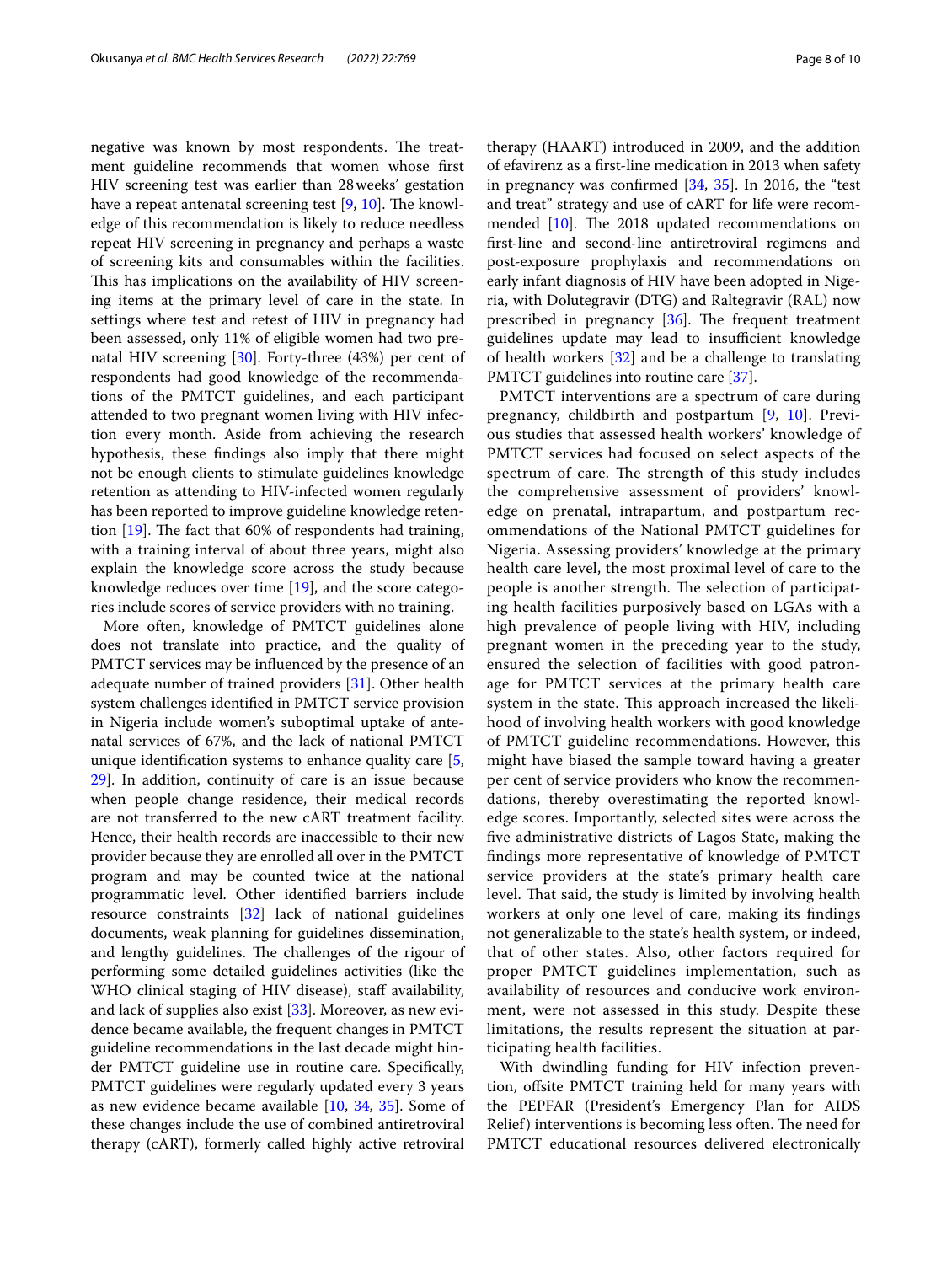over the web or with the use of pre-loaded software that health workers can use to learn about PMTCT should be considered. Self-paced training in modules and knowledge assessment on interactive electronic platforms may be used. This will provide health workers with a chance to review their answers to questions during the training. When maternal, newborn and child health (MCH) educational contents were delivered electronically using preloaded videos on tablets to frontline health workers in rural Nigeria, health workers knowledge improved, and they became motivated and confdent to render health care services to their clients [\[38](#page-9-27)]. Hence, pre-loaded PMTCT-training contents on tablets as a learning model for ongoing PMTCT training of health workers should be considered. This is because many health workers are familiar with smartphones and would fnd the training useful and acceptable [\[38](#page-9-27)].

## **Conclusion**

Assessing the health systems' challenges, including providers' knowledge of the recommendations of PMTCT guidelines, is essential to the eventual attainment of zero perinatal transmission of HIV infection. Findings that only 4 out of every ten participating health workers had good knowledge of the guideline's recommendations imply training needs. Regular training either in person or remotely with preloaded educational resources on PMTCT services is needed for proper and sustained program implementation to attain zero perinatal HIV transmission.

#### **Abbreviations**

ART: Antiretroviral therapy; cART: Combined antiretroviral therapy; CHEWs: Community health extension workers; DTG: Dolutegravir; EID: Early infant diagnosis; GPS: Global positioning systems; HAART: Highly active antiretroviral therapy; HEIs": HIV-exposed infants; HIV/AIDS: Human immune defciency virus/ acquired immune defciency syndrome; IRB: Institutional review board; LSPHB: Lagos state primary health board; LGAs: Local government areas; MoH: Medical officer of health: MTCT: Mother-to-child-transmission: OIC: Officerin-charge of facility; PEPFAR: President's Emergency Plan For AIDS Relief; PHC: Primary health care; PMTCT: Prevention of mother-to-child-transmission; RAL: Raltegravir; REDCap: Research electronic data capture; WHO: World Health Organization.

### **Supplementary Information**

The online version contains supplementary material available at [https://doi.](https://doi.org/10.1186/s12913-022-08152-6) [org/10.1186/s12913-022-08152-6](https://doi.org/10.1186/s12913-022-08152-6).

<span id="page-8-10"></span>**Additional fle 1: Appendix.** Questions for knowledge assessment of PMTCT providers.

#### **Acknowledgements**

I acknowledge the assistance of Mr. Victor Olusoji, who liaised with the Medical Officers of Health of Lagos State Primary Health Board and facilitated study site visits and data collection.

#### **Authors' contributions**

BO: research conception, data curation and analysis, data interpretation and writing of the draft manuscript. CN: Data collection and review of the draft manuscript. GLB, PS and TD: Research supervision and review of the manuscript for intellectual contents. EJ: Research conception, supervision and review of the manuscript for intellectual contents. The author(s) read approved the fnal manuscript.

#### **Funding**

There was no funding for this research.

#### **Availability of data and materials**

The datasets generated and analyzed during the current study are not publicly available because they will be used for secondary analysis and more publications in the near future but are available from the corresponding author on reasonable request.

#### **Declarations**

#### **Ethics approval and consent to participate**

Ethical approvals for the study were obtained from the Human Health Research Ethics Committee of the Lagos University Teaching Hospital (ADM/ DCST/HREC/ APP/4031) and the Institutional Review Board of the University of Arizona, USA (Protocol Number: 2101422001). Written informed consent was provided by all participants and captured electronically on RedCap before participants started the survey. All methods were carried out in accordance with relevant guidelines and regulations.

#### **Consent for publication**

Not Applicable.

### **Competing interests**

The authors declare that they have no competing interests

#### **Author details**

<sup>1</sup> Department of Health Promotion Sciences, Mel and Enid Zuckerman College of Public Health University of Arizona, Tucson, AZ, USA. <sup>2</sup> Department of Nursing Science, Faculty of Clinical Sciences, College of Medicine, University of Lagos, Idi-Araba, Lagos, Nigeria. <sup>3</sup> Department of Epidemiology, Mel and Enid Zuckerman College of Public Health University of Arizona, Tucson, AZ, USA. <sup>4</sup> Department of Pediatrics, School of Medicine, University of Colorado, Aurora, CO, USA.

### Received: 14 January 2022 Accepted: 26 May 2022 Published online: 11 June 2022

#### **References**

- <span id="page-8-0"></span>1. Avert. HIV and AIDS in Nigeria. 2019.
- <span id="page-8-1"></span>2. Federal Ministry of Health Abuja N: Nigeria National HIV/AIDS indicator and impact survey (NAIIS). 2019.
- <span id="page-8-2"></span>3. Review WP. Nigeria population 2019. 2019.
- <span id="page-8-3"></span>4. Avert. Prevention of mother-to-child transmission (Pmtct) of HIV. 2019.
- <span id="page-8-4"></span>5. Oladele EA, Khamofu H, Asala S, Saleh M, Ralph-Opara U, Nwosisi C, et al. Playing the catch-up game: accelerating the scale-up of prevention of mother-to-child transmission of HIV (PMTCT) services to eliminate new pediatric HIV infection in Nigeria. PLoS One. 2017;12(1):e0169342.
- <span id="page-8-5"></span>6. National Agency for the control of AIDS (NACA) Abuja N. Nigeria prevalence rate. 2019.
- <span id="page-8-6"></span>7. Luzuriaga K, Mofenson LM. Challenges in the elimination of pediatric HIV-1 infection. N Engl J Med. 2016;374(8):761–70.
- <span id="page-8-7"></span>8. UNAIDS. Miles to go closing gaps breaking barriers righting injustice. 2018.
- <span id="page-8-8"></span>9. National AIDS and STI's Control Programme FMoHAN. National guidelines for HIV prevention treatment and care. 2016.
- <span id="page-8-9"></span>10. Organization WH. Consolidated guidelines on the use of antiretroviral drugs for treating and preventing HIV infection. Recommendations for a public health approach. 2nd ed; 2016.